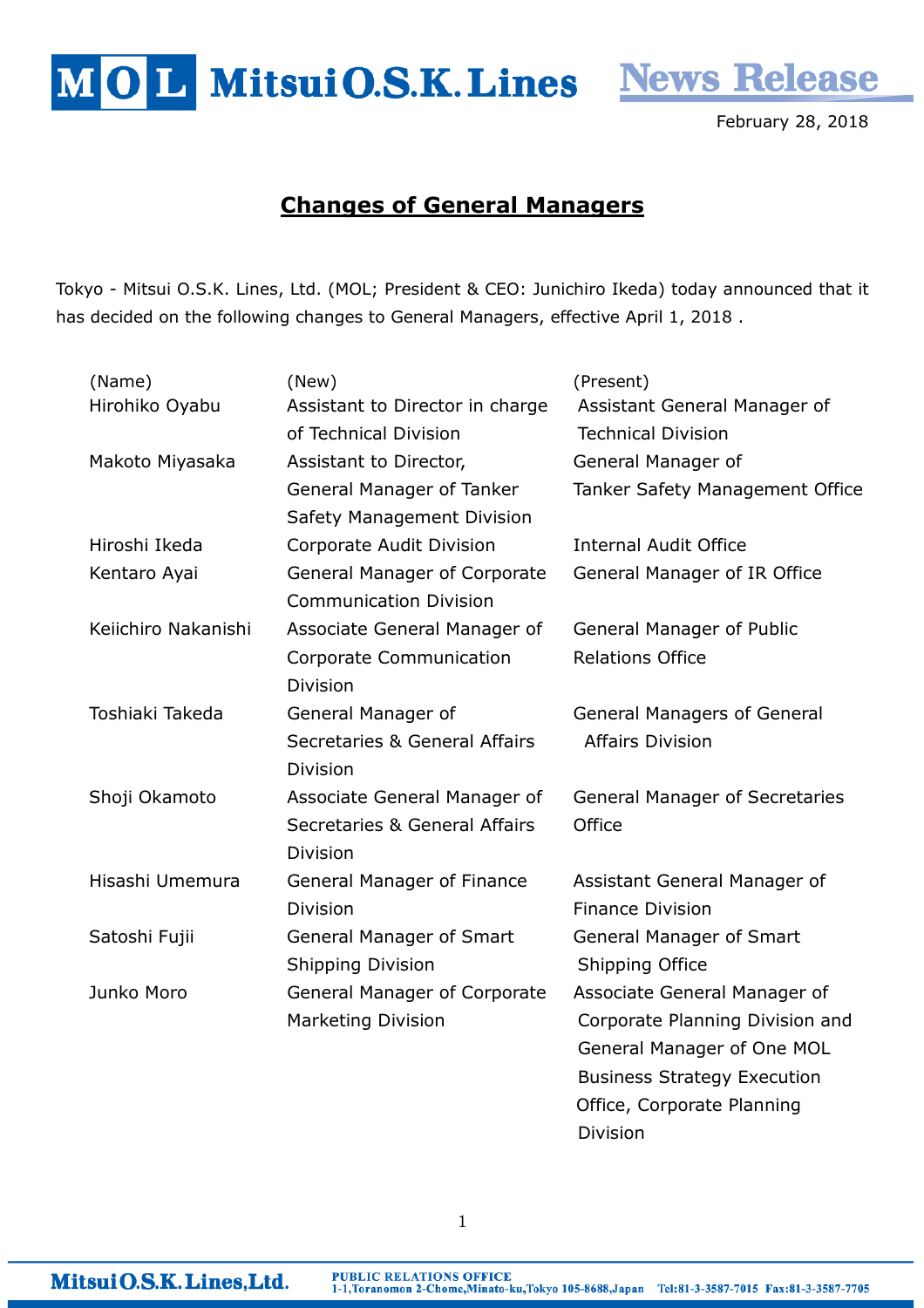| Jun Hoshino             | General Manager of Dry Bulk<br>Business Planning & | General Manager of Dry Bulk<br><b>Business Planning &amp;</b> |
|-------------------------|----------------------------------------------------|---------------------------------------------------------------|
|                         | Co-ordination Division                             | Co-ordination Office                                          |
| Senji Tokumoto          | General Manager of                                 | Assistant General Manager of                                  |
|                         | Dry Bulk Carrier Division (A)                      | Dry Bulk Carrier Division (A), and                            |
|                         |                                                    | General Manager of Coal and Iron                              |
|                         |                                                    | Ore Carrier Group, Dry Bulk                                   |
|                         |                                                    | Carrier Division (A)                                          |
| Terumi Moriguchi        | General Manager of                                 | Deputy General Manager of                                     |
|                         | Dry Bulk Carrier                                   | Dry Bulk Carrier Supervising Office                           |
|                         | <b>Supervising Division</b>                        |                                                               |
| <b>Tatsuro Watanabe</b> | General Manager of                                 | General Manager of                                            |
|                         | <b>Energy Business Strategy</b><br><b>Division</b> | <b>Energy Business Strategy Office</b>                        |
| Michihiko Nakano        | General Manager of                                 | General Manager of                                            |
|                         | <b>Bunker Business Division</b>                    | <b>Bunker Business Office</b>                                 |
| Kazuhiro Takahashi      | General Manager of                                 | General Manager of Crude Oil                                  |
|                         | Tanker Division (A)                                | <b>Tanker Group</b>                                           |
| Akira Sasa              | General Manager of                                 | Associate General Manager of                                  |
|                         | Tanker Division (B)                                | <b>Tanker Division and General</b>                            |
|                         |                                                    | Manager of Tanker Co-ordination                               |
|                         |                                                    | Group, Tanker Division (B)                                    |
| Kyoya Nitta             | General Manager of                                 | General Manager of                                            |
|                         | Offshore Project Division                          | Corporate Planning Division                                   |
| Yasuchika Noma          | Associate General Manager of                       | Assistant General Manager of                                  |
|                         | Offshore Project Division                          | Offshore Project Division and                                 |
|                         |                                                    | General Manager of Offshore                                   |
|                         |                                                    | Power Group Offshore Project<br><b>Division</b>               |
| Koichi Asada            | General Manager of LNG                             | Deputy General Manager of LNG                                 |
|                         | Safety Management Division                         | Safety Management Office                                      |
| Ryusuke Kimura          | General Manager of Liner                           | Associate General Manager of                                  |
|                         | <b>Business management Division</b>                | Liner Division and General                                    |
|                         |                                                    | Manager of Liner Business                                     |
|                         |                                                    | Integration Office, Liner Division                            |
| Tsunemichi Mukai        | General Manager of Ferry                           | MOL LINER, LIMITED                                            |
|                         | Business Division and New &                        |                                                               |
|                         | Clean Energy Business Division                     |                                                               |